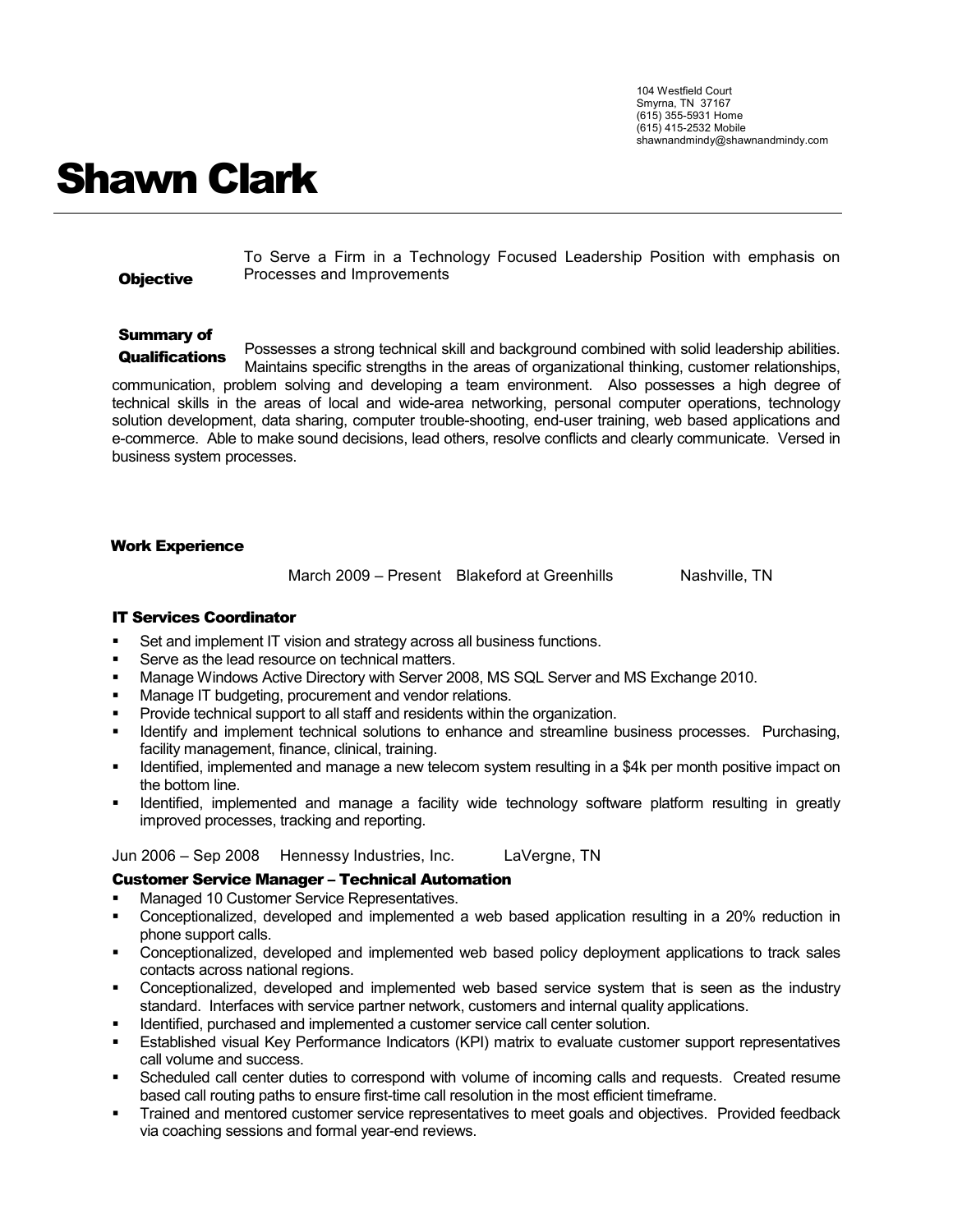- Implemented many lean processes to increase productivity in customer support.
- Participated in the on-time-delivery policy deployment team.

Oct 1997 – Jun 2006 Hennessy Industries, Inc. LaVergne, TN

#### Network Administrator

- Reengineered entire existing network environment, including infrastructure, to reduce downtime. Downtime reduced from 25% to less than 0.1%.
- Served as the Administrator for the Novell Netware and Windows NT network environment.
- Developed and defined current and future technology strategies.
- Provided technical support on hardware and software issues for 170+ users.
- Served as Information Systems liaison to departmental projects requiring a technical solution.
- Administered Microsoft Exchange e-mail system.
- Managed computer hardware and software inventory, including procurement.
- Conceptionalized, developed and implemented web based applications for service dispatch to manage 150+ service centers across the US and Canada. Used by internal resources to identify root cause quality issues to develop action plans for corrective action. Used by customers to view real-time service data.
- Participated in the warranty reduction policy deployment team.

#### 1994 - 1997 **Andersen Consulting Nashville, TN**

#### Technology Supervisor

- Provided leadership in the office technology support operations with a staff of two technicians.
- Served as the Lead Local Area Network Administrator.
- Supported 130+ users.
- Researched and implemented technology solutions for a variety of firm clients.
- Served as Lotus Notes Administrator and Application Developer.
- Conducted and provided computer based training support.
- Managed computer hardware and software inventory, including procurement and leasing.

1993 - 1994 VITAL Center, Inc. Nashville, TN

### Adaptive Employment Specialist

- Trained visually impaired persons to use computers and peripherals.
- Provided on-site job analysis for employers interested in hiring the visually impaired.

### Points of strength

- Well versed is business processes including lean tools.
- Able to explain technical issues to non-technical people.
- **Positive presence within the workplace and with customers.**
- **EXECT** Action driven while thinking and innovating new concepts.
- Efforts have been consistently rewarded with promotions and increased responsibility.

### Computer Skills

#### Languages

Proficient in: Microsoft Visual Basic, ASP, HTML, ADO, ActiveX, JavaScript Familiar with: .NET, XML

#### **Software**

Database: Microsoft SQL Server Applications: Microsoft Office, IIS, Microsoft Exchange 5.5/2003/2010, Veritas Backup Exec, IIS Platforms: Microsoft Windows 98/NT/2000/XP, Netware, Microsoft, AS400 Windows Server NT 4.0/2000/2003

### Business Process Tools

- **•** Variance Reduction
- **Value Stream Map**
- **Standard Work**
- **Transactional Process Improvement**
- Policy Deployment